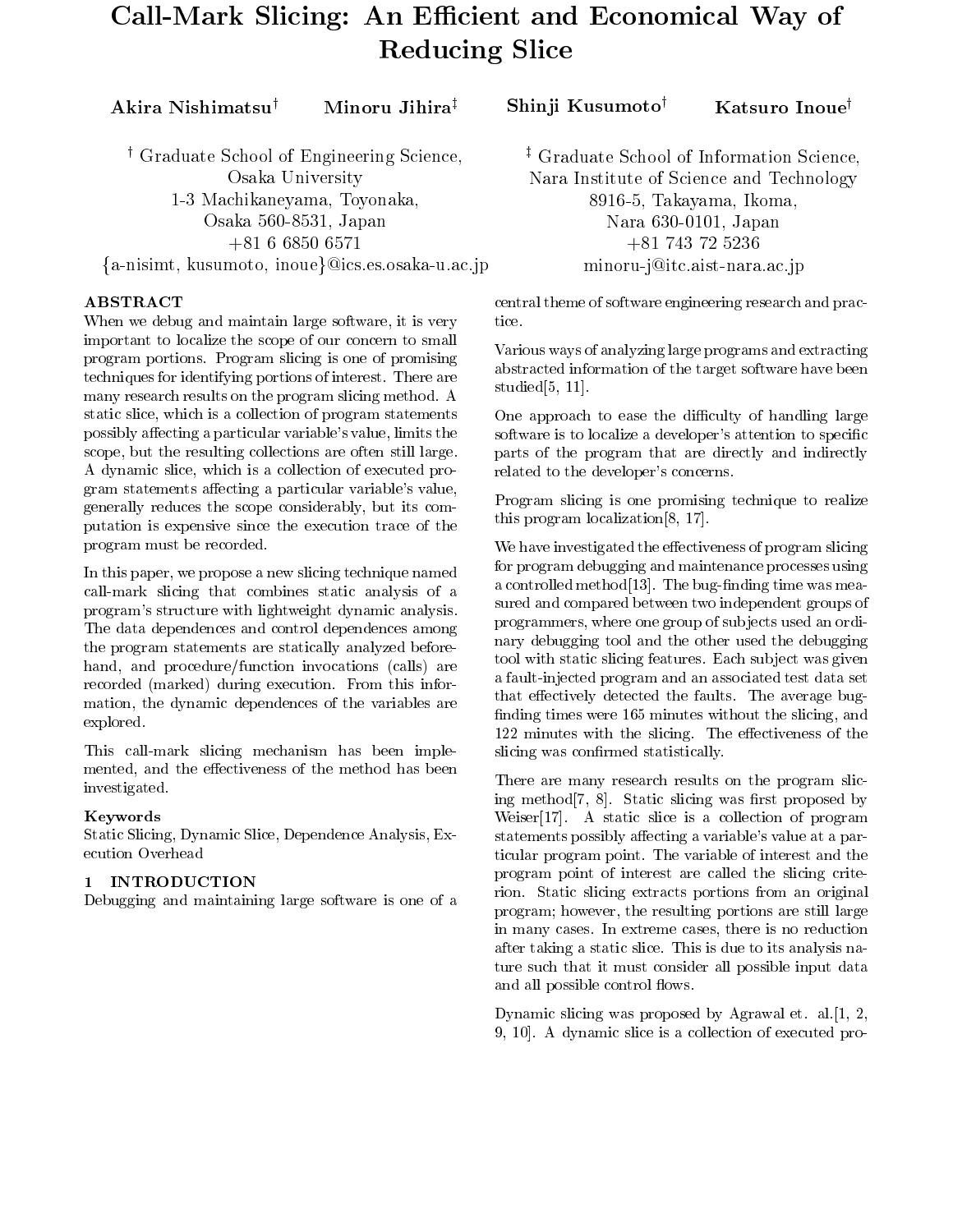gram statements actually affecting a variable's value at a particular program point. Since the dynamic slicing is based on an execution instance for the source program with a specific input data, non-executed parts of the source program are automatically excluded, resulting in  $\frac{5}{6}$ a slice that is generally smaller than a static one. How ever, computing a dynamic slice is costly, requiring signicant memory and time resources because of dynamic variable dependences that must be tracked during execution.

We have explored various slicing methods under the following policy.

- $\bullet$  The static analysis information and lightweight dynamic information are combined.
- $\bullet$  The reduction rate of slicing is greater than the  $\hspace{0.1cm}$ static slice, and is hopefully close to the dynamic slice.
- $\bullet$  The execution overhead is minimized as much as possible.

In this paper, we propose a new slicing technique named  $call-mark \, slicing.$  Data dependences and control dependences among the program statements are statically analyzed beforehand, and procedure/function invocations (calls) are recorded (marked) during the program's execution. From this information, the dynamic dependence of the variables are explored.

This call-mark slice mechanism has been implemented as part of our Osaka Slicing System. Using this system, we have executed various sample programs for the evaluation. The result shows that the call-mark slice limits the scope better than the static slice. Also, there is little burden of run-time information collection.

In Section 2, we will overview the static and dynamic slicing methods. We propose the call-mark slicing method in Section 3. Section 4 describes the implementation of the call-mark slicing method as part of our slicing system, and also shows the results of using our method on sample programs. In Section 5, we discuss our approach compared to other method. We conclude with some remarks in Section 6.

#### STATIC AND DYNAMIC SLICING  $\overline{2}$ Static Slicing

Consider statements  $s_1$  and  $s_2$  in a source program p. When all of the following conditions are satisfied, a control dependence, CD, from statement  $s_1$  to statement  $s_2$ 

- $\bullet$   $s_1$  is a conditional predicate, and
- the result of  $s_1$  determines whether  $s_2$  is executed stat or not.

```
1 program Square_Cube(input,output);
\overline{2} var a,b,c,d : integer;
 \overline{\phantom{a}} function Square(x : integer):integer;
\mathbf{3}4 begin
5Square := x * x end;
7 function Cube(x : integer):integer;
\mathbf{R} begin
9
       Cube := x*x*x10 end;
     begin
       writeln("Squared Value ?");
1213 readln(a);
       writeln("Cubed Value ?");
1415 readln(b);
       writeln("Select Feature! Square:0 Cube: 1");
1617 readln(c);
18if(c = 0) then
          d := Square(a)20
       else
21d := Cube(b);22 if (d < 0) then
          d := -1 * d;
23--
24 writeln(d)
25 end.
```
Figure 1: Pascal Source Program

This relation is written by  $s_1 \rightarrow s_2$ .

When the following conditions are all satisfied,  $\alpha$  data dependence, DD, from statement  $s_1$  to statement  $s_2$  by a variable <sup>v</sup> exists:

- $\bullet$   $s_1$  dennes  $v,$  and
- $\bullet$   $s_2$  refers  $v,$  and
- $\bullet$  at least one execution path from  $s_1$  to  $s_2$  without  $re$ -defining  $v$  exists.

This relation is denoted by  $s_1 \longrightarrow s_2$ .

A Program Dependence Graph(PDG) is a directed graph whose edges denote dependences between statements, and whose nodes denote statements in a program such as conditional predicates, assignment statements, and so on. For a Pascal source program shown in Figure 1 (which computes an absolute value of the squared or cubed value selected by an input), we have a PDG presented in Figure 2. To handle function/procedure calls, we employed additional nodes as discussed in Section 5.

A Static Slice with respect to a variable <sup>v</sup> on a statement s (this pair  $(v, s)$  is called the *slice criterion*) in a program is a collection of statements corresponding to the nodes which possibly reach  $v$  on  $s$  through the edges in the PDG, using CD relations and DD relations in the program. The static slice of variable <sup>d</sup> at line 24 as the slice criterion for the program shown in Figure 1 is all statements except for the message output statements (lines  $12, 14, 16$ ) as shown in Figure 3.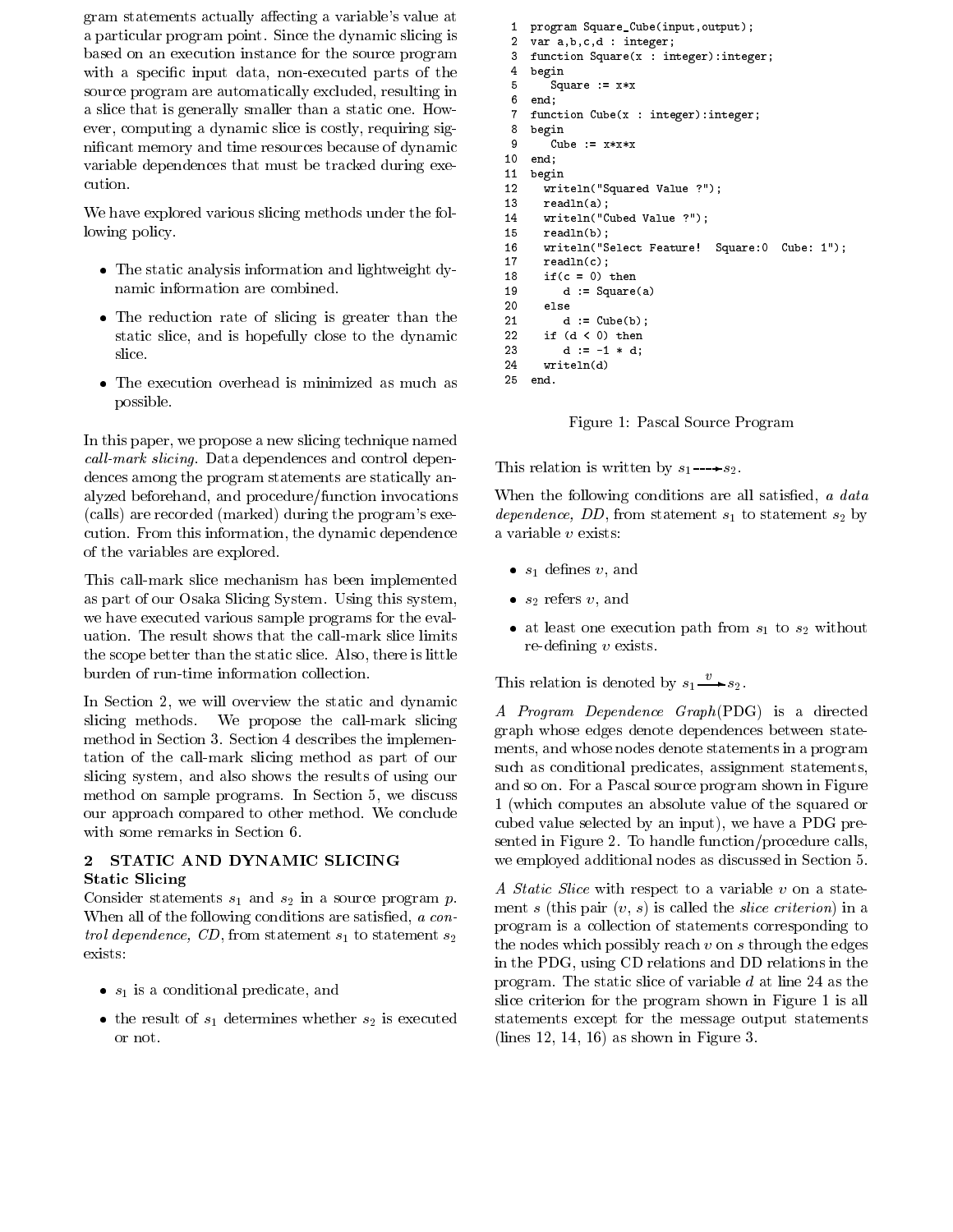

Figure 2: Program Dependence Graph (PDG)

#### Dynamic Slicing

Consider an execution trace <sup>e</sup> of a source program <sup>p</sup> for an input data d. si is a program statement appearing in  $e$  and indicates a point during an execution of  $p$  with d.

A *aynamic sitce p* with respect to  $s_i$ ,  $a$ , and a variable  $v$  is a syntactic correct subset of  $p$ , which computes the same value of v for  $a$  at execution point  $s_i$  that  $\qquad p$ corresponds to si . A triple (d, si) is also called a trip slice criterion of a dynamic slice.

A dynamic slice is computed first by analyzing and storing the actual data/control dependences of variables in association with the program execution. Using this dependence chain, all statements in  $e$ , which affect the value of v at  $s_i$ , are extracted. Then  $p$ , which generates the same execution trace as this extracted trace, is reconstructed.

Figure 4 shows a dynamic slice of the program shown in Figure 1. The slice criterion is input data  $(a = 2, b = 1)$  $3, c = 0$ , line 24 (of the last instance), and variable d.

#### Some Issues on Static and Dynamic Slicing

In static slicing, the analysis is performed without executing the program. The control dependences are fairly easily obtained by parsing the source program. The data dependences are computed by solving the data flow equations [3]. We devised an optimized algorithm which analyzes dependences among the equations as mentioned in Section 4. The time complexity of this algorithm is generally square to the source program size, where one of the factors grows very slowly to the program size[15]. Actually, we have constructed a slicing system that performs the static slicing in a very short

```
 program Square_Cube(input,output);
 \overline{1}\overline{2} var a,b,c,d : integer;
 \overline{\phantom{a}} function Square(x : integer):integer;
\mathbf{3}4 begin
5Square := x * x\epsilonend: end;
7 function Cube(x : integer):integer;
8
     begin
9
        Cube := x*x*x10 end;
     begin
1213 readln(a);
1415 readln(b);
1617 readln(c);
       if(c = 0) then
18d := Square(a)20 else
21d := Cube(b):
           \blacksquare := \blacksquare;
22 if (d < 0) then
23d := -1 * d;-
24write \sim \sim \sim \sim \sim \sim25 end.
```
Figure 3: Static Slicing Result by <sup>d</sup> at Line 24

amount of time[14] (this system has been extended to our Osaka Slicing System discussed in Section 4).

The result of static slicing is a subset of the original program. By supplying appropriate declarations, the obtained result is an executable program andit computes the value of the slice criterion correctly as the original program does.

From the perspective of reducing the scope of concern for the programmer, the static slicing method may not be a helpful approach. This is because the slice result is often a fairly large part of the original source program in many cases. This is generally due to large control and data dependences in a PDG, which cover all possible program execution paths (and infeasible paths also). This is a limitation of static analysis.

On the other hand, the dynamic slice is generally smaller than the static one, since the dynamic slice is computed based on an execution trace for a specific input data. Unrelated statements for that execution are deleted from the slice result.

Also, computing a dynamic slice seems to be a wellsuited process for debugging, since the source of many faults could be more easily found by executing programs with suitable test data and examining the faulty program outputs. These executions may be directly used as the traces for dynamic slicing where the names of the variables with faulty output are used as the slice criteria.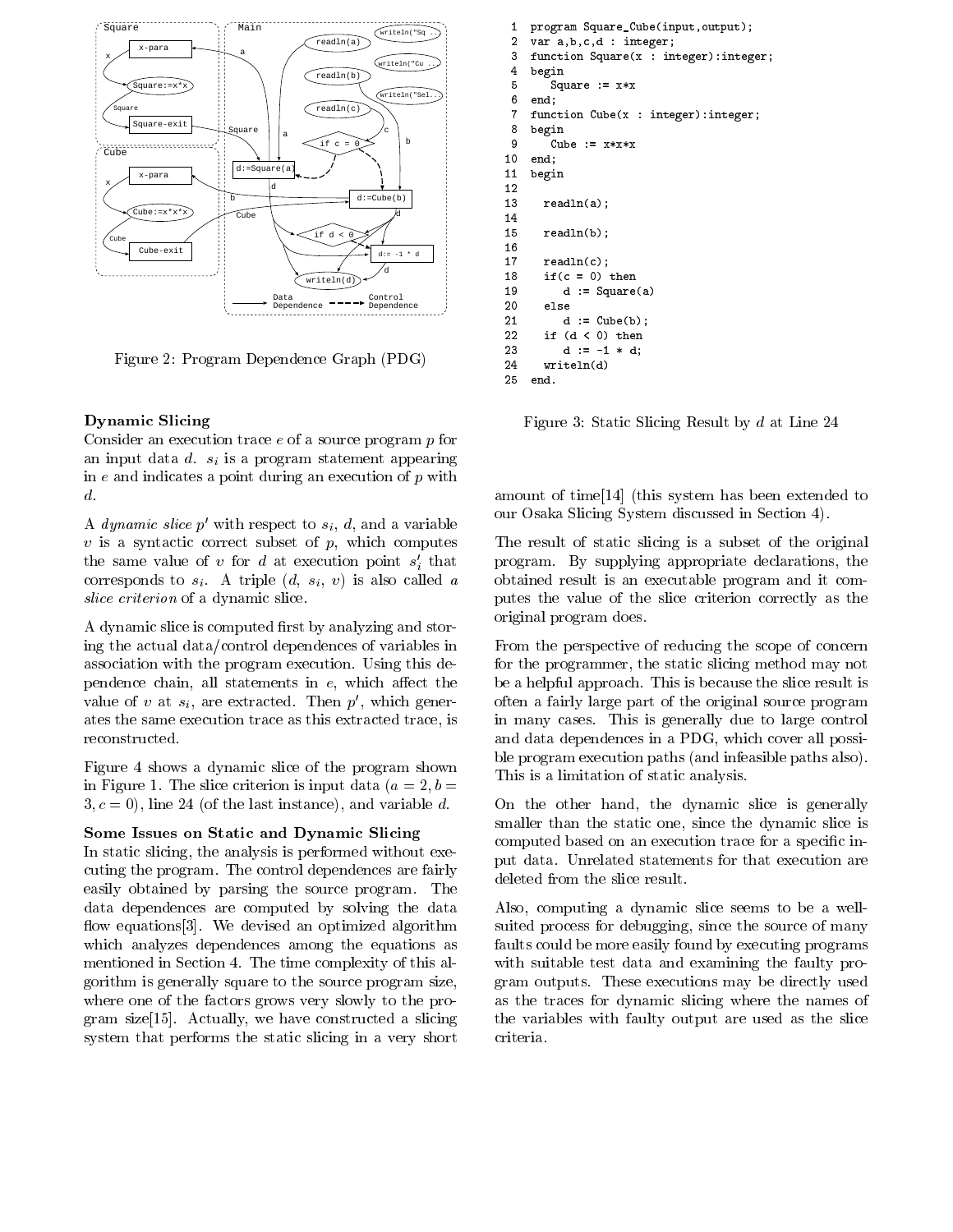```
 program Square_Cube(input,output);
 \mathbf{1}\overline{2} var a,b,c,d : integer;
 - function Square(x : integer):integer;
 4 begin
 5 Square := x*x
 6 end;
 78910 begin
1213 readln(a);
14151617 readln(c);
      if(c = 0) then18d := Square(a)2021222324 writeln(d)
25 end.
```
Figure 4: Dynamic Slicing Result by <sup>d</sup> at Line 24 with input  $(a = 2, b = 3, c = 0)$ 

For computing dynamic slice, pre-execution analysis is not needed. However, during the execution, we have to keep the dependences of data and control in the memory space or other area. This is a very large overhead in memory space and computation time. Also, since the stored dependences are typically numerous, the collection and reconstruction of the slice after the execution typically takes a long time.

#### 3 CALL-MARK SLICING

The weakness of the static and dynamic slices discussed above is resolved by combining static and dynamic information. We propose here a new method named callmark slicing.

The overhead of the dynamic slice is due to the following two reasons.

- $\bullet$  Recording the execution trace and constructing the  $\qquad \circ$  . dynamic dependences of the statements
- $\bullet$  -fraversing the dynamic dependences and collecting  $\sim$ the slice result

For the first issue, we abandon collecting a precise execution trace, instead gathering partial execution information. In call-mark slicing, we only record whether or not each function/procedure call statement in the program is executed.

The second issue is based on the fact that the lengths of execution traces are generally far longer than the source

program lengths. The data dependences and control dependences in the execution trace may easily become long chains. These long chains tend to contain repeated dependence structures that are caused by iterations in the program. Thus, the traversal of dependences from a slice criteria can take a fairly long time 1. To resolve this, we use static dependences, instead of the dynamic ones, for computing a slice; this has the advantage that the static dependences are typically less numerous than the dynamics dependences.

#### Execution Dependence and CED

Here, we introduce execution dependence of two statements  $s_1$  and  $s_2$ .

Consider a case where  $s_1$  cannot be executed if  $s_2$  is not executed. We say that  $s_1$  is executionally dependent on  $s<sub>2</sub>$ .

Finding all of the execution dependences in a program would require dynamic information of the program behavior which is known to be very expensive to compute. Thus, we choose a practical and safe approximation; namely, we use a subset obtained by static analysis of the program(with assumption of program termination).

If both  $s_1$  and  $s_2$  are contained in the same basic block of the control ow graph[3], i.e., there is no outgoing or incoming path on the control flow between the two statements,  $s_1$  is executionally dependent on  $s_2$  and vice versa. Also, if  $s_2$  is contained in a dominant basic block of  $s_1$ 's block,  $s_1$  is executionally dependent on  $s_2$ . The control flow associated with the basic block structure and the domination relation of the basic blocks are easily obtained by static analysis[3].

Now we define a set of caller statements with execution dependence,  $CED(s)$ , as follow.

$$
CED(s) \equiv \{t \mid t \text{ is a function/procedure call} \atop \text{statement and } s \text{ is executing all} \atop \text{dependent on } t\}
$$

The execution of  $s$  is dominated by the call statements in  $CED(s)$ . If we know that any call statement in  $\mathcal{C}ED(s)$  is not performed during an execution, we can conclude that <sup>s</sup> is never executed.

Consider a small portion of a program such that,

... s1: callA ; s2: if a=1 then begin s3: b:= c ; s4: callB ;

<sup>1</sup> However, the result of the dynamic slice would be smaller than the static one in general, since the repeated structures aremapped to single statements in the result.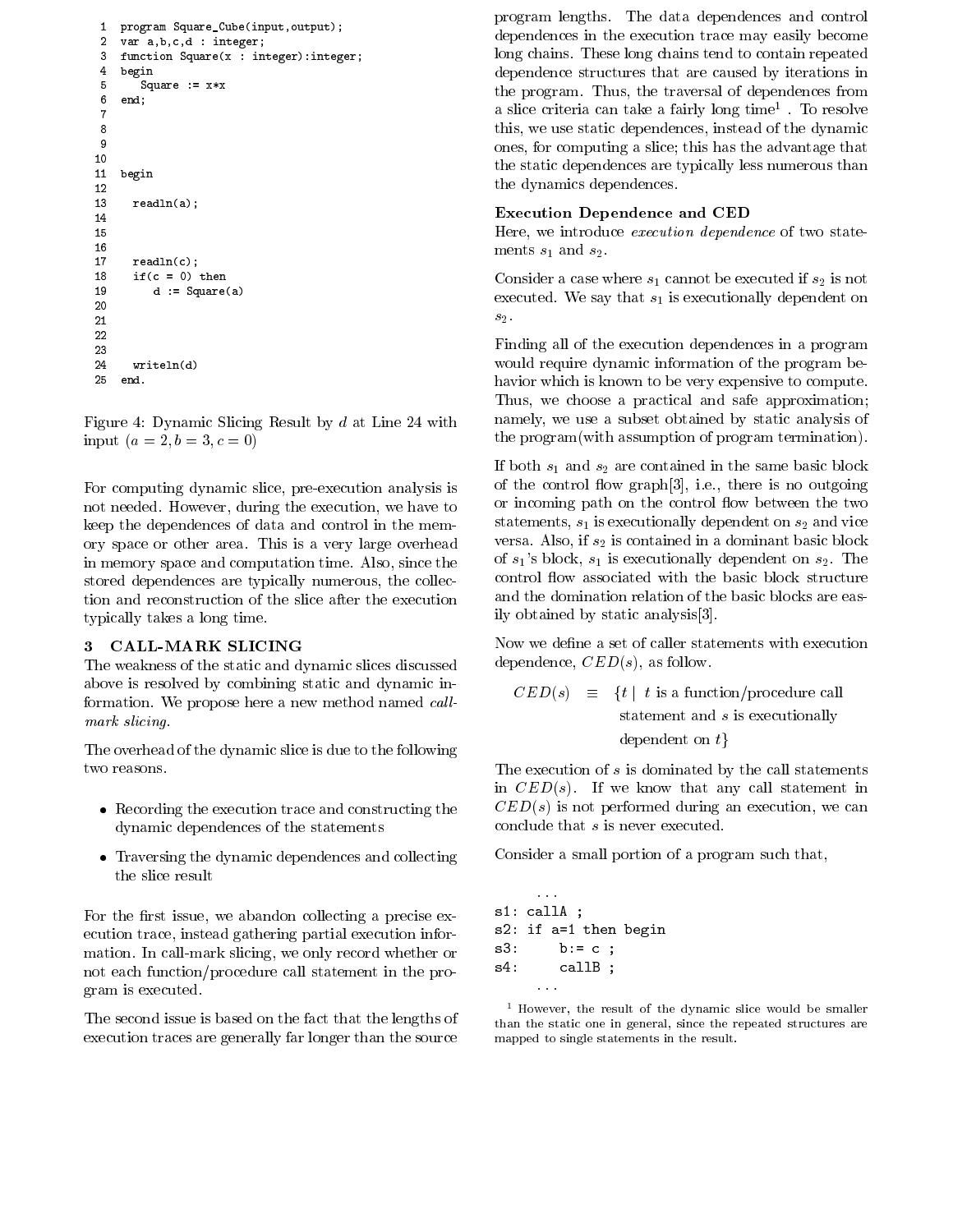In this program,  $s1$  is executionally dependent on  $s2$ , and vice versa, and also s3 and s4 are executionally dependent on each other. In addition, s3 and s4 are executionally dependent on s1 and also on s2. Thus  $CED(s2) = \{s1\}$  and  $CED(s3) = \{s1, s4\}.$ 

## Computation of Call-Mark Slice

A call-mark slice is defined as a subset of a static slice of the original program with respect to an execution <sup>e</sup> of the program and a slice criterion (s() -) where sc is an statement and  $v$  is a variable. Each statement  $s$  in the call-mark slice is such that all of the call statements in  $\mathcal{C}ED(s)$  are executed at least once in the execution e. This means that statements appearing in the static slice but not in the call-mark slice are not executed in e. The execution of each statement is determined by the record of activation of each call statement in the program.

In the following, a process of computing the call-mark

#### Step 1 Pre-execution Analysis

Similar to the computing a static slice, we construct the PDG (Program Dependence Graph) by analyzing the data dependences and control dependences among the statements. Also, the execution dependences and  $CED(s)$  for each statement s are computed at the same time.

#### Step 2 Execution-time Marking

The target program is executed with an input data set. Each time a call statement of a function/procedure is executed, that statement name (i.e., a pointer to the node in PDG) is marked as "executed". We refer to the set of marked call statements as CM.

#### Step 3 Post-execution Collection

By performing the algorithm shown in Figure 5, the call-mark slice is collected.

For the program shown in Figure 1, we have a static slice for the slicing criterion of (line 24,  $d$ ) as shown in Figure 3. Consider an execution of this program with input data  $(a = 2, b = 3, c = 0)$ . In this case,  $CM = \{19\}.$ For line 19 of this program,  $CED(19) = \{19\}$ ; thus  $\mathit{CED}(19) \subseteq \mathit{CM}$  and line 19 is not deleted. For line 21,  $CED(21) = {21}$ ; therefore  $CED(21) \not\subset CM$  and line 21 (and associated line 20) is deleted. Since line 21 is deleted, the statement defining  $b$  at line 15 is also deleted. The resulting call-mark slice for that execution and the same criterion, (line 24,  $d$ ) is as shown in Figure

#### Inputs

PDG: Program Dependence Graph

- CM: Set of nodes which are executed call statements
- $\mathcal{S} = \{ \mathcal{S} \mid \mathcal{S} \}$  . Since constants where some  $\mathcal{S}$  is a node  $\mathcal{S}$  and  $\mathcal{S}$ statement) and  $v$  is a variable name

#### Temporary

 $M, N:$  Sets of nodes

 $m, n:$  nodes

## Output

 $M:$  Set of nodes of call-mark slice

Algorithm Body

- 1.  $M \leftarrow s_c$
- 2.  $N \leftarrow \{n \mid n \longrightarrow s_c\} \cup \{m \mid m \longrightarrow s_c\}$
- 3. While  $N \neq \phi$  then execute the following steps
	- (a) choose a node  $n \in N$
	- (b)  $N \leftarrow N n$
	- (c) if  $CED(n) \not\subseteq CM$  then goto (a)
	- (d)  $M \leftarrow M \cup n$
	- (e)  $N \leftarrow N \cup$  ${m \mid m \notin M \land (m \stackrel{w}{\longrightarrow} n \lor m \longrightarrow n)}$ where  $w$  is any variable name.

Figure 5:Algorithm of Post-Execution Collection for Call-Mark Slicing

# 4 IMPLEMENTATION OF CALL-MARK SLICING

#### Overview of Slice System

In order to validate the call-mark slicing approach, we have implemented the algorithm within our Osaka Slicing System[14].

The target language is a subset of Pascal, which is used in an undergraduate course of our department. It contains essential control structures and recursive function/procedure invocations, allowing most introductory programming.

Figure 7 shows the architecture. It contains static and dynamic slicers, as well as an executor and debugger. The source program in Pascal is parsed into an abstracted source program that is stored in the system. The user can view and modify the source program interactively using a visual editor.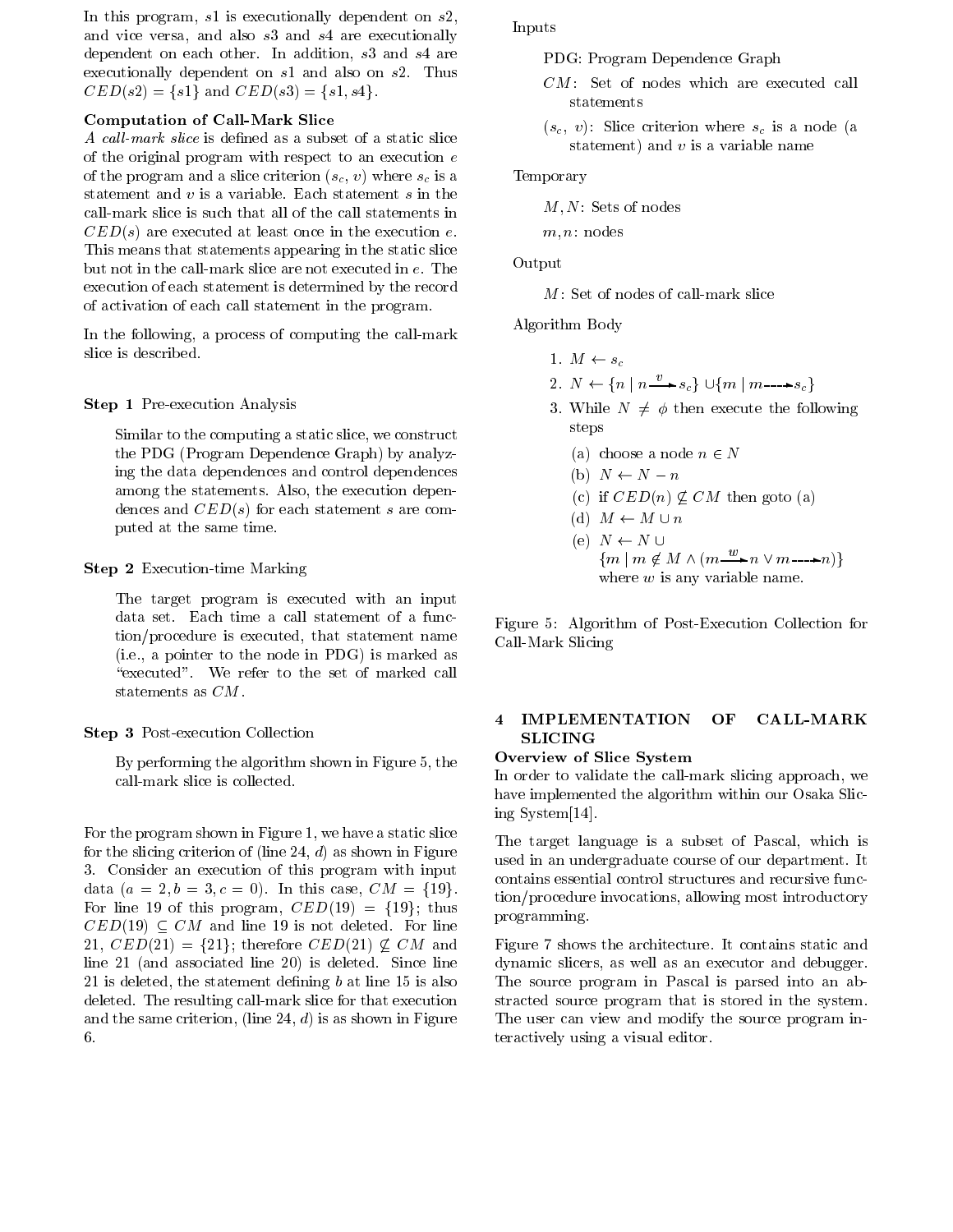```
 program Square_Cube(input,output);
 \mathbf{1}\overline{2} var a,b,c,d : integer;
 - function Square(x : integer):integer;
 4 begin
 5Square := x * x6end: end;
 78
 910 begin
1213 readln(a);
14151617 readln(c);
18if(c = 0) thend := Square(a)202122 if (d < 0) then
23
         d := -1 * d;
--
24 writeln(d)
25
```
Figure 6: Call-Mark Slicing Result by <sup>d</sup> at Line 24 with input  $(a = 2, b = 3, c = 0)$ 

Figure 8 shows the user interface of the system. The left window displays the target source program. The statement of the slice criteria is shaded darkly, and the statements in the slice result are shaded lightly. We can also edit the source program on this window. The right upper window gives system status such as loaded file name, program size, slice size and so on. The right lower window works for the standard input and output during the execution of the target program.

The source program is analyzed and transformed into a PDG by a user request. A static slice may be computed from the PDG by specifying a slice criterion.

Both the whole source program and a computed static slice can be executed by the executor. The debugger associated with the executor contains features of ordinary runtime debuggers such as tracing, setting breakpoints, viewing and modifying variable values, and so on. The dynamic variable dependences are recorded during execution; a dynamic slice can be computed using this information.

The total size of the system is about 19,000 lines of C code including the call-mark slicing part.

The implementation of the call-mark slicing is based on the method presented in previous section. For Step 2, we need only one bit of information for each function/procedure call statement in the program. This bit is not necessarily marked at the caller context, but rather at the callee context. At the entry of each func-

tion/procedure, the pointer to the return context is collected as  $CM$ . By doing so, we do not need to find out all function/procedure calls in the program, but we simply modify the entry part of each function/procedure slightly.

To handle inter-procedural dependences including recursive functions/procedures, we have introduced auxiliary types of nodes in a PDG. Table 1 shows these nodes, which do not directly correspond to source program statements as other nodes. Using these nodes, the data dependences are examined inter-procedurally. In the case of self/mutual recursive structures of function/procedure calls, the dependences become cyclic. This cyclic dependence is efficiently solved by analyzing the structure of the dependences, and a suitable solution is found[15].



Figure 7: Architecture of Osaka Slicing System

#### Execution of Sample Programs

Using this experimental system, we have executed various programs and obtained several metrics values. Table 2 shows the statistics of three sample programs. These values can vary with different slice criteria and input data. In these cases, we have chosen the criteria and inputs for a typical debugging situation. (The criteria are mostly program output variables, and the output statements are placed at the end part of program execution.)

Program  $P1$  is a calender calculation program and the size is 88 lines.  $P2$  is an inventory management program for a whole seller, and it is  $387$  lines long.  $P3$  is also an extended version of the inventory management program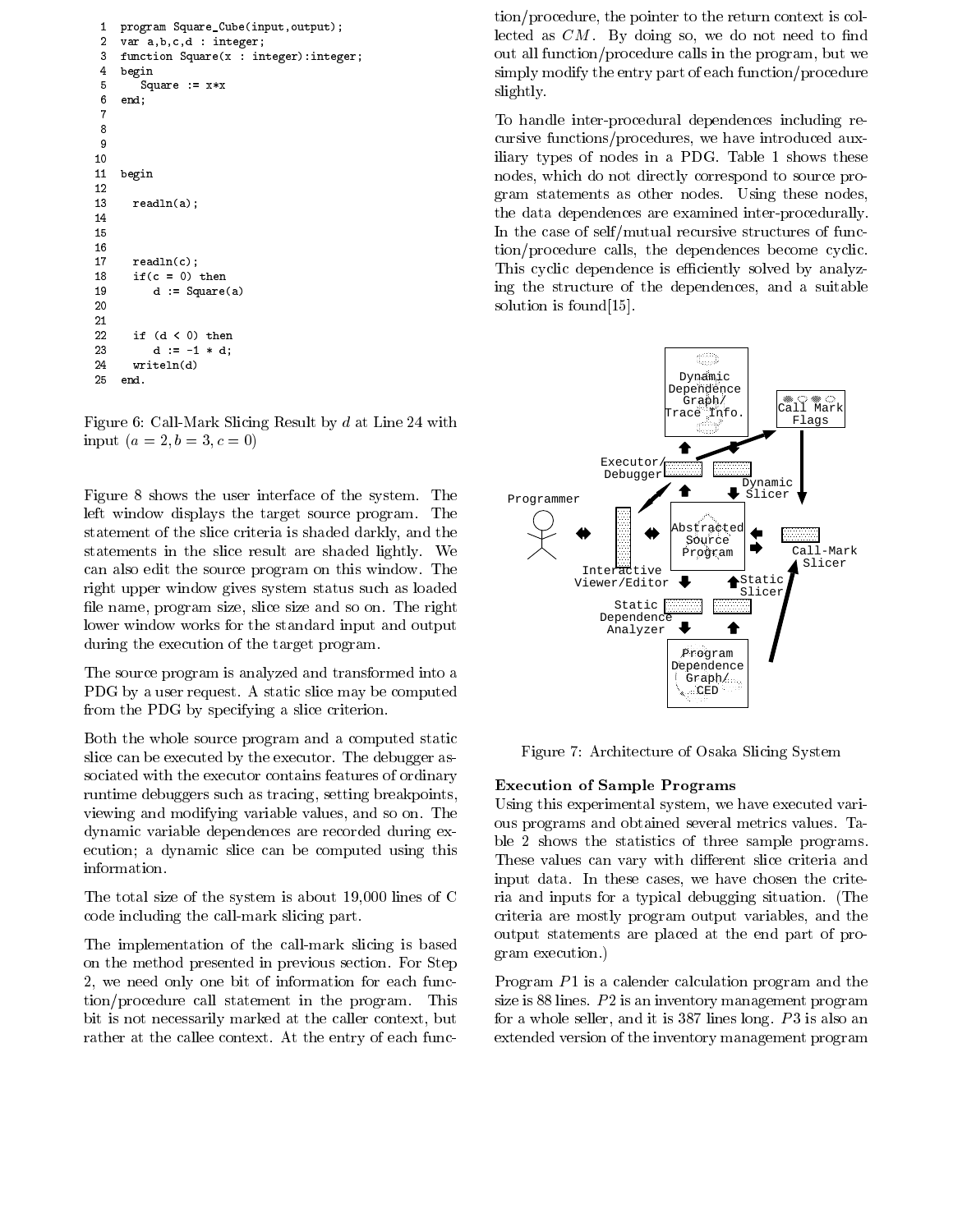| th cloth                                                                                                                                                   |                                  |                                                                                                                                                                                                                                                                                                                     |                                                                                                                                                                                                                                              |                                                                                                                                                                                                                                                                                  |                           |
|------------------------------------------------------------------------------------------------------------------------------------------------------------|----------------------------------|---------------------------------------------------------------------------------------------------------------------------------------------------------------------------------------------------------------------------------------------------------------------------------------------------------------------|----------------------------------------------------------------------------------------------------------------------------------------------------------------------------------------------------------------------------------------------|----------------------------------------------------------------------------------------------------------------------------------------------------------------------------------------------------------------------------------------------------------------------------------|---------------------------|
| <b>Brailuns</b>                                                                                                                                            | P.Eval.                          | Evacuta                                                                                                                                                                                                                                                                                                             | Рекончи-                                                                                                                                                                                                                                     | <b>Options</b>                                                                                                                                                                                                                                                                   | <b>Ninc</b>               |
|                                                                                                                                                            |                                  |                                                                                                                                                                                                                                                                                                                     |                                                                                                                                                                                                                                              | status                                                                                                                                                                                                                                                                           |                           |
| (Count Nusber- Of Container)<br>war i_i : Untager:<br>NumDontlatinier (=0)<br>NumDortainer: HamContainer+1                                                 |                                  | SL ITE                                                                                                                                                                                                                                                                                                              | 202                                                                                                                                                                                                                                          |                                                                                                                                                                                                                                                                                  |                           |
| (Output DeliveryOrderTable)<br>var   : integer:                                                                                                            |                                  | 益                                                                                                                                                                                                                                                                                                                   |                                                                                                                                                                                                                                              |                                                                                                                                                                                                                                                                                  |                           |
| while DutWing[5]=1.do<br>NoDFContainer [.j. j+901<br>anitelin("No,<br>Nase-<br>an I te in RequestRo[p].<br>DelliveryDrderTable<br>Page Up Page Down<br>Top | Wine<br>Dustawar [p].<br>Mark 11 | 10000<br>30007<br>10003<br>10004<br>10005<br>10006<br>30007<br>10009<br>10010<br>10012<br>No.<br>10013<br>10015<br>10016                                                                                                                                                                                            | Quantifu<br>10 <sup>°</sup><br>o<br>30<br>ä<br>30<br>Ŭ<br>30<br>Ō<br>ö<br>10<br>10 <sub>1</sub><br>ű<br>10<br>10<br>ŭ<br>10<br>ū<br>$\Omega$<br>10<br><b>Wine</b><br>Name<br>2345<br>10<br>0<br>10 <sub>1</sub><br>ö<br>10 <sub>1</sub><br>a | Nua , Conta iner<br>з                                                                                                                                                                                                                                                            |                           |
|                                                                                                                                                            |                                  |                                                                                                                                                                                                                                                                                                                     |                                                                                                                                                                                                                                              |                                                                                                                                                                                                                                                                                  |                           |
|                                                                                                                                                            |                                  | firror@.pss<br>procedure NoOFContainer(win.wax :integer) ;<br>while (10-wasdand(DutWing[i]=1) do<br>procedure BelijseruOrderTsble(p:integer );<br>sritsin("cocculified"coccocc"):<br>aritain("DeliiveryDrderTable");<br>writein("Container Quantify Mark<br>while (Quev¥lag[1]=1)and(1⊂=1+9) do<br>Bottom Boto Line | while OutContainerNo[j]=OutContainerNo[j] do j:=j+1;<br>Nua , Container')<br>ButContainertio[1]:=0; ButQuant1fu[1]:=0; ButDuctufb<br>딜                                                                                                       | load file Error8.pm<br>start analyze program<br>NUMBER OF STREEMENTS 321<br>analuze fänished<br>data file test?<br>interpret start<br>interpret cosplete<br>calculating slice<br>STATEMENTS 321<br>Container<br>cccccDUTPUT cccccccc<br>DeliveryOrderTable<br>Container Quantifu | display<br>Nork.<br>Mark. |

Figure 8: Snapshot of Osaka Slicing System

of  $P2$ , and is 941 lines long. These programs include no pointer variables.

Table 3 shows the time needed for the analysis before the execution. In the case of static slicing, the value is the time to construct a PDG. The time for computing both the PDG and the CED is counted for in the callmark slicing. In the case of dynamic slicing, the analysis is not necessary.

In Table 4, the execution time is shown. In the case of static slicing, the original program is executed; thus this value means the execution time of the original program. The execution for the dynamic slicing is performed in association with the construction of dynamic dependences of variables. Therefore, the execution time contains the time for this construction. In the case of call-mark slicing, the execution time to mark callers is included.

Table 5 shows the time needed for collecting statements to be included in the resulting slices. In the case of static slicing, this would be done before execution. For dynamic slicing, the time for traversing the dynamic dependences is counted. For call-mark slicing, this is the time for Step 3.

We discuss these tables in detail in the next section.

| Table 2: Size of Various Slicing Results (lines of code) |  |
|----------------------------------------------------------|--|
|----------------------------------------------------------|--|

| program          | static |     | dynamic call-mark |
|------------------|--------|-----|-------------------|
| $P1$ (88 lines)  | 97     | 14  | つつ                |
| $P2$ (387 lines) | 175    | 139 | 156               |
| $P3$ (941 lines) | 324    | 50  | 166               |

# **DISCUSSION** Interpretation of Program Execution Data

 $\bullet$  Slice Size

As shown in Table 2, the result of the call-mark slice is between the static and dynamic slices. It is always smaller and better than the static slice and bigger and worse than the dynamic slice.

 $\bullet\,$  Pre-Execution Analysis:

As shown in Table 3, call-mark slicing needs a little extra time compared to the static slicing. This is natural since we have to construct a PDG as in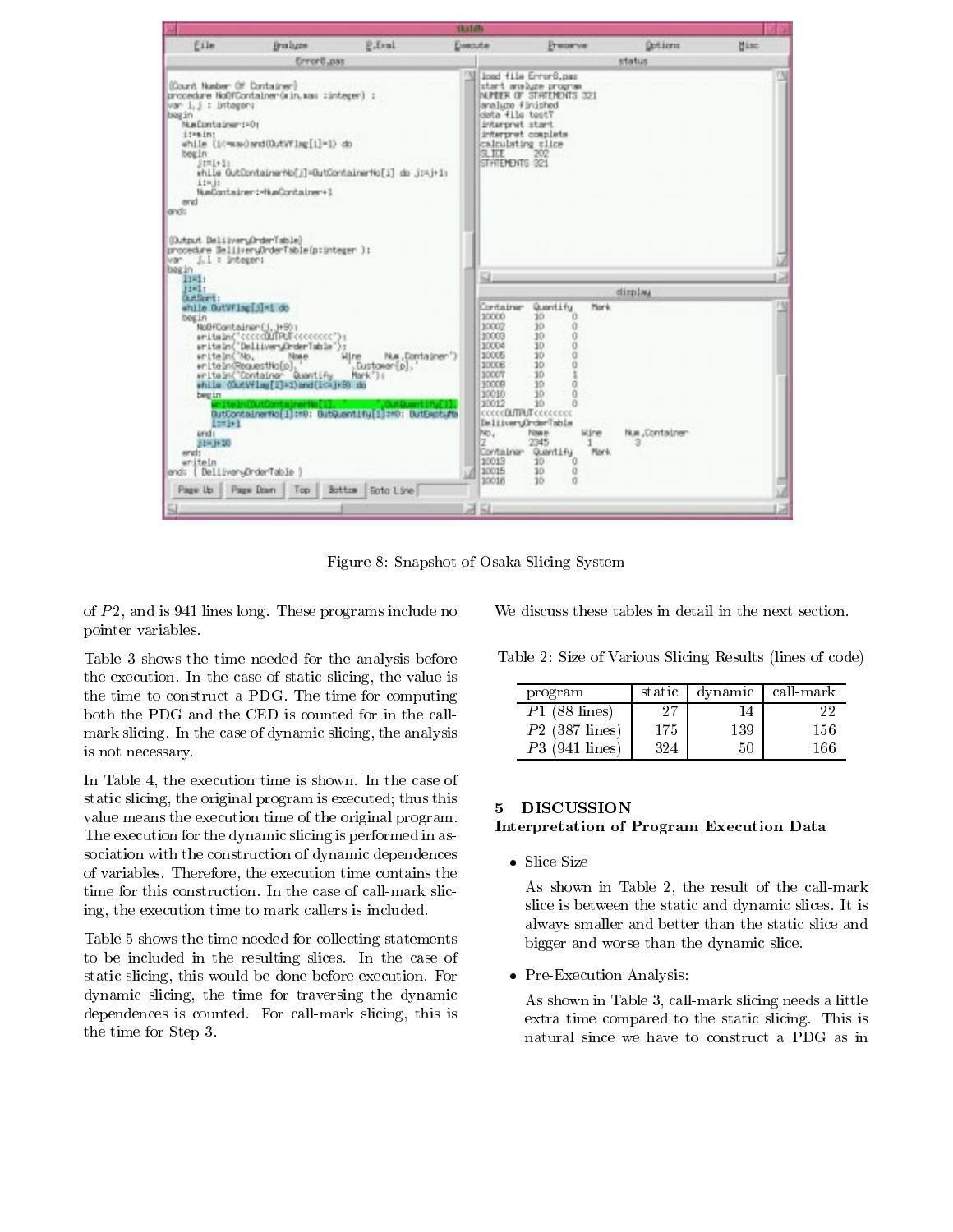Table 1: Auxiliary nodes

|                | Auxiliary Nodes                                                                                                                                                       | Notation         |
|----------------|-----------------------------------------------------------------------------------------------------------------------------------------------------------------------|------------------|
| exit-node      | node to propagate the influence through the return value of a function, every<br>procedure has its own exit node.                                                     | $_{\it{f-exit}}$ |
| in-node        | node to propagate the influence of global variables from the outside of a proce-<br>dure to the inside of it, every procedure has in-nodes of each global variables.  | $f_q$ -in        |
| out-node       | node to propagate the influence of global variables from the inside of a proce-<br>dure to the outside of it, every procedure has out-nodes of each global variables. | $f_q$ -out       |
| parameter-node | node to propagate the influence through the parameters of a procedure, every<br>procedure has its own parameter-nodes corresponding to its parameters.                | $f_p$ -par       |

Table 3: Pre-Execution Analysis Time (ms by Pentium-II 300MHz with 256MB Memory)

| program        | static | dynamic | l call-mark |
|----------------|--------|---------|-------------|
| D1             |        |         | 23          |
| P <sub>2</sub> | 1.275  |         | 1,362       |
| DЯ             | 5,652  |         | 8.670       |

Table 4: 4 Execution Time (ms by Pentium-II 300MHz with 256MB Memory)

| program | static |        | dynamic call-mark |
|---------|--------|--------|-------------------|
|         | 38     |        |                   |
| P2      | 48     | 903    | 53                |
| PЗ      | 4.046  | 31,635 | 4.104             |

static slicing, and additionally we have to analyze the execution dependences.

 $\bullet$  Execution Time

The execution time shown in Table 4 indicates that the overhead of the dynamic slicing is very big. For  $P3$ , it is almost 32 seconds where about 200,000 lines of code are executed with maximum 90 M bytes memory use. If the program execution becomes longer by say, repeated execution of loops, this overhead would cause serious decline of performance so that the programmer can hardly use this

Table 5: Slice Collection Time (ms by Pentium-II 300MHz with 256MB Memory)

| program | static | dynamic                   | call-mark |
|---------|--------|---------------------------|-----------|
|         |        | 199                       |           |
| P2      | G      | 2,863<br>and the contract |           |
|         | 93     | 1 ຂາ                      |           |

facility. On the other hand, the call-mark slicing can be executed with very little overhead increase compared to the execution of the static slicing (i.e., the execution of the original source program). It shows that the marking of the caller names during execution is a lightweight task, requiring little execution time.

Slice Collection Time

As shown in Table 5, dynamic slicing requires a long time to collect the slice result. The time for collecting a call-mark slice is almost the same as the time to collect a static slice. Furthermore, in  $P3$ , it is better than the static one. This is because call-mark slicing removes parts of the PDG so that the searching space within the PDG is smaller than that for static slicing.

# Relation to Other Methods

As discussed above, the call-mark slicing is a very promising approach to provide efficient and practical tools to localize a programmer's attention.

The pre-execution analysis, execution, and slice collection times are almost the same as those for static slicing, and the effect of the slicing is much better than the static one. It seems that this approach provides a good compromise between effectiveness and overhead.

Others have worked on combining static and dynamic information for slicing[4, 6].

Hybrid slicing[6] targets a very similar goal as ours. It reduces the static slice by using two types of dynamic information: breakpoint information and call history information. The former is supplied by the programmer and that information is used to infer the executed control flow. The latter is used to compute portions of dynamic slices for the periods between every function/procedure call and return. The result is closer to the dynamic slice than our approach since it gathers more dynamic information. The weakness of the hybrid slicing would be that we have to specify appropriate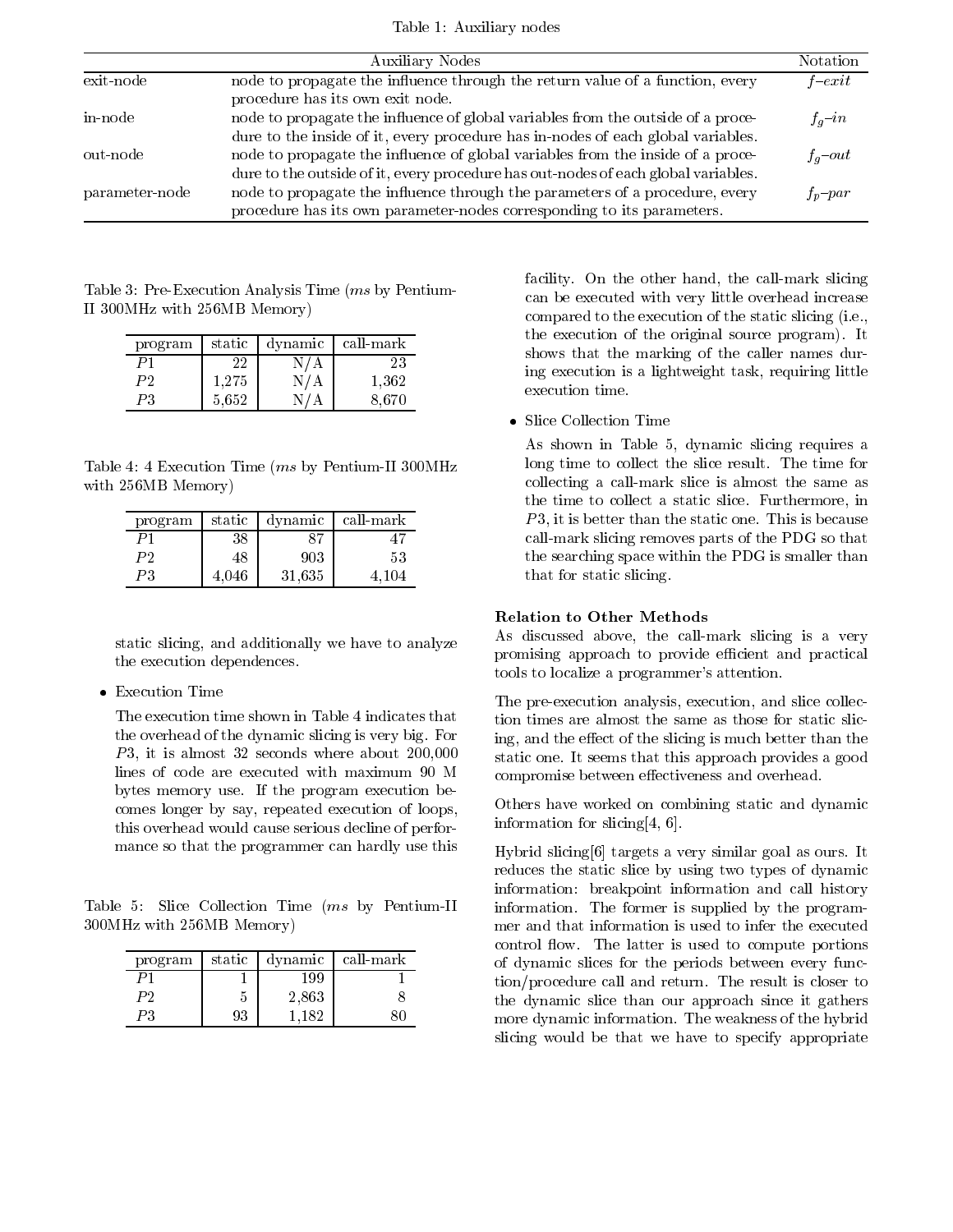breakpoints to get a better slice. On the other hand, our approach performs everything automatically except for giving the input data and slice criterion. Also, the hybrid slicing requires a fairly large amount of memory space for recording the call history. The space required is roughly proportional to the program execution length. Our approach, however, needs only the memory for the call marks, which is of a pre-determined size and is roughly proportional to the program text size. The difference is significant if the program execution becomes long. In [6], the idea of the hybrid slicing was proposed, although no implementation nor execution data was presented.

In [4], a method to extract various slice algorithms from semantic specifications is presented. They propose a constrained slice, which is a generalization of static and dynamic slices, and which takes a subset of the inputs of the program as symbolic program execution. Using this input constraint, the program is rewritten and dependences are computed. Their approach contains very important notions of generalization of static and dynamic slicing, and also it covers the partial evaluation and program simplication methods. However, it is not known whether such a generalized approach may be implemented eciently and whether it is useful practically.

In terms of building analysis systems, several interesting approaches have been proposed[12, 16]. A generalized environment for developing analysis algorithm is proposed in [16]. It uses denotational frameworks to specify analysis algorithms; however, practicability of the generated algorithms for analysis tools is not known. In [12], a more practical environment for understanding Cobol programs is presented, where various slicing and program localization features are unified. Our aim is to construct an efficient and effective environment for structured languages with functions and procedures

# Application Domain and Limitation of Call-Mark Slice

Our main target of this slicing method is a debugging environment as discussed in previous sections. Dynamic information is considered to be essential for efficient fault detection. A call-mark slice can be directly associated with a specific test data which exposes faults in the source program, although static slice would generally include various portions which do not relate to the execution with the test data.

Programs which consist of independent function/procedure components may also be efficiently debugged with our approach. In such cases, there would be many function/procedure invocation statements, and also many function/procedure definitions. Activation of selected functions/procedures using a specic input data will clearly reduce the slice size.

On the other hand, if the target programs contain a small number of function/procedure invocation statements or the function/procedures are tightly interleaved, the effect of our approach is limited.

# Relation to Program Profile Information

Our approach, call-mark slicing, uses information of whether or not each function/procedure call statement in the program is executed.

The precision of our slices can be improved if we take such information of all statements in the program. This approach can be implemented using a similar method to computing profiling and program coverage information. For each statement, we employ one bit flag of whether it is executed or not. The mechanism would be simple; however, it requires more run-time overhead and signicant modication of the executable program. The call-mark slicing information can be obtained by minor modification of the function/procedure entry routine to collect caller statements.

We could also take a simpler approach than the callmark slice. We could only gather information about whether or not each function/procedure is activated without recording which call statement actually activated it. This approach reduces run-time overhead for collecting caller statements; however it would increase the result slice size.

#### $6<sup>1</sup>$ **CONCLUSIONS**

Localizing a programmer's attention to a small portion of software is very important for improving the efficiency of program debugging and maintenance. Traditional program slicing methods do not provide adequate tradeoffs of effectiveness and efficiency.

We have proposed an efficient and effective slicing method, call-mark slicing. This method uses lightweight run-time execution, and has a similar overhead with respect to static analysis as static slicing. The resulting slices are smaller than corresponding static ones, but larger than corresponding dynamic ones.

We have implemented this slice algorithm. Also we have executed sample programs, and confirmed our approach.

We are planning to extend our approach to reduce static analysis overhead, using call-mark information. The pre-execution analysis for the call-mark slicing may be done after the execution and before the slice collection. Using the call-mark information, unnecessary dependence analysis would be deleted, and total analysis time could be improved.

Also, empirical evaluation of the call-mark slicing will be made. We have performed an experiment to evalu